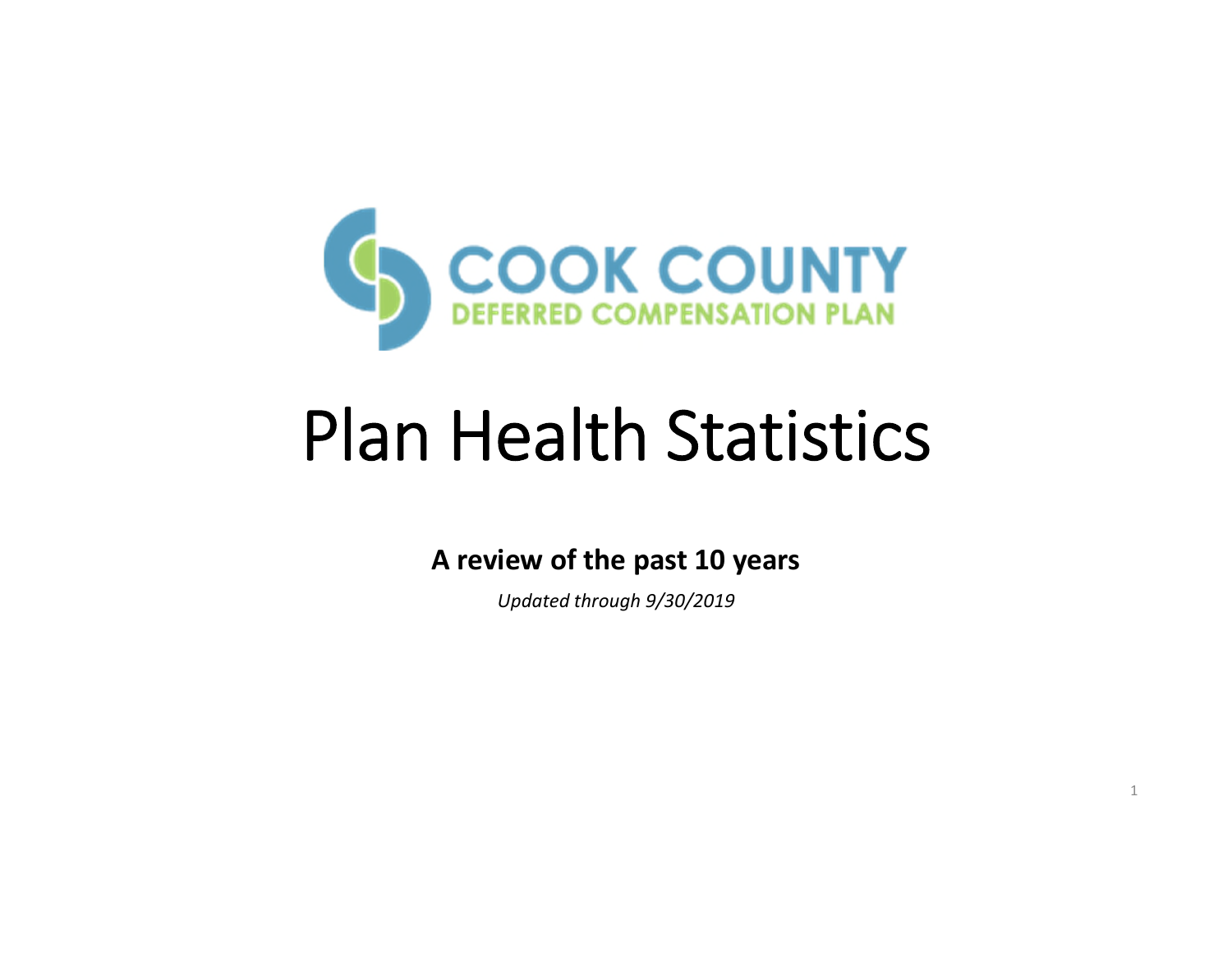



**Total Plan Assets**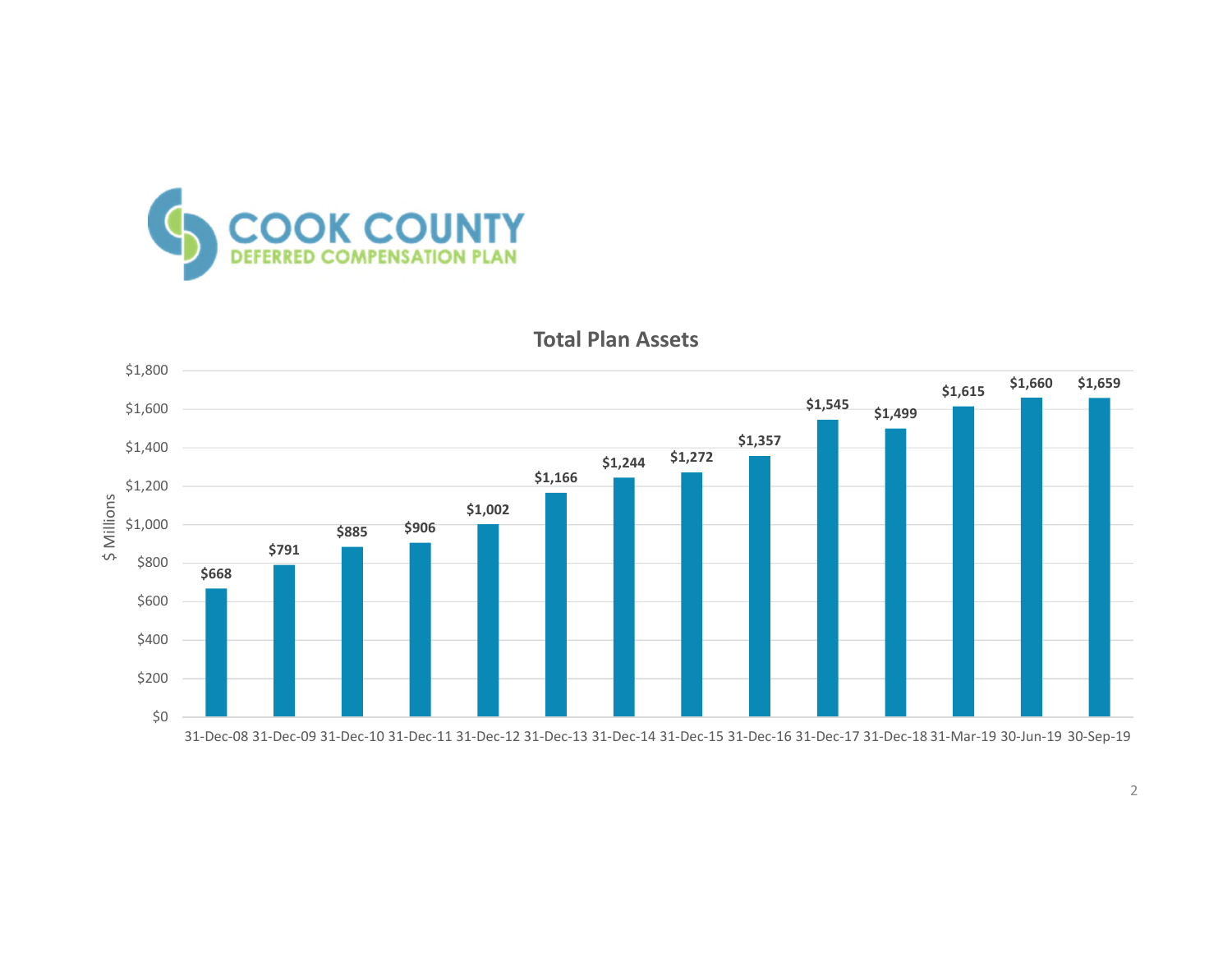



#### **Total Annual Plan Contributions**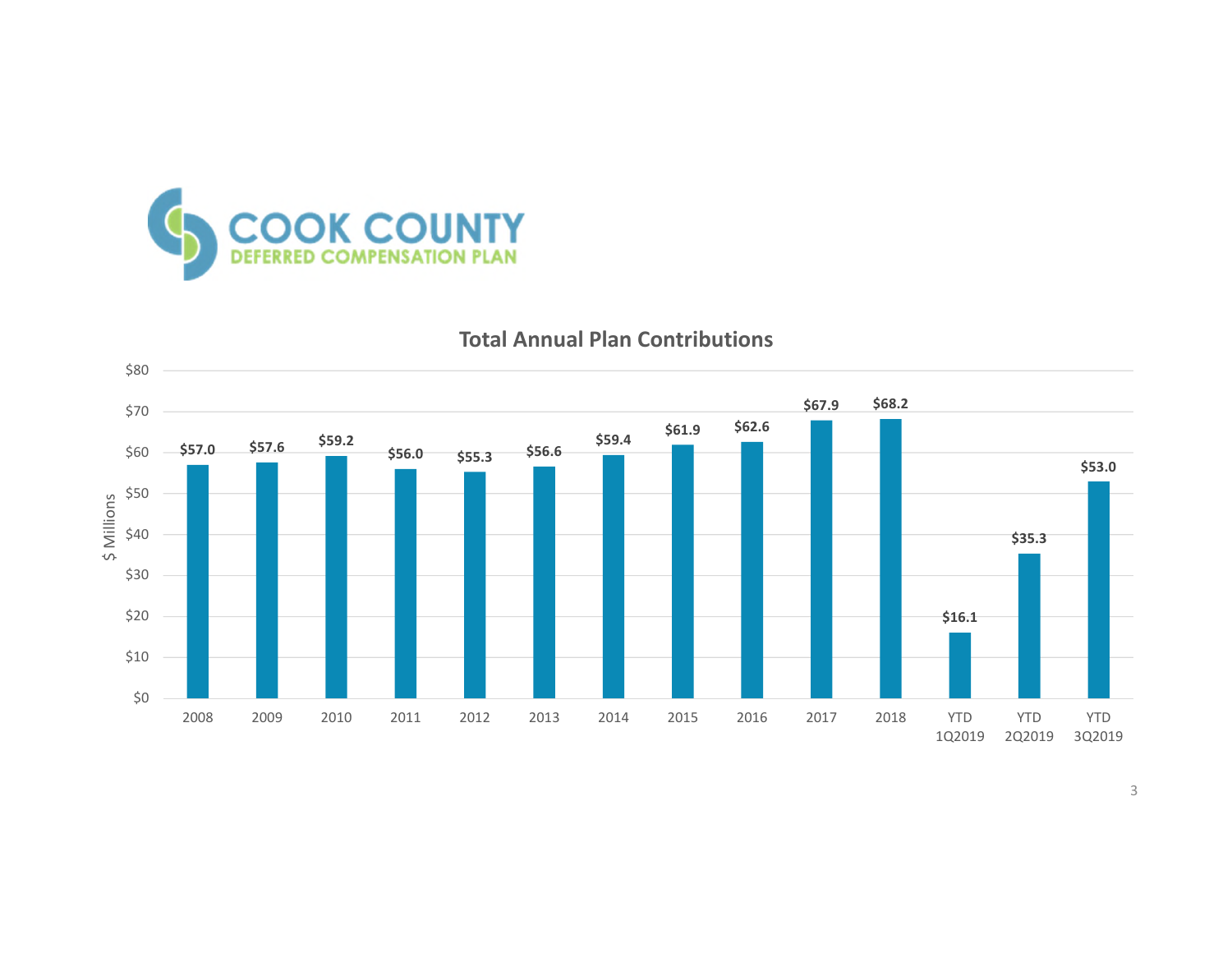



#### **Average Balance per Participant**

4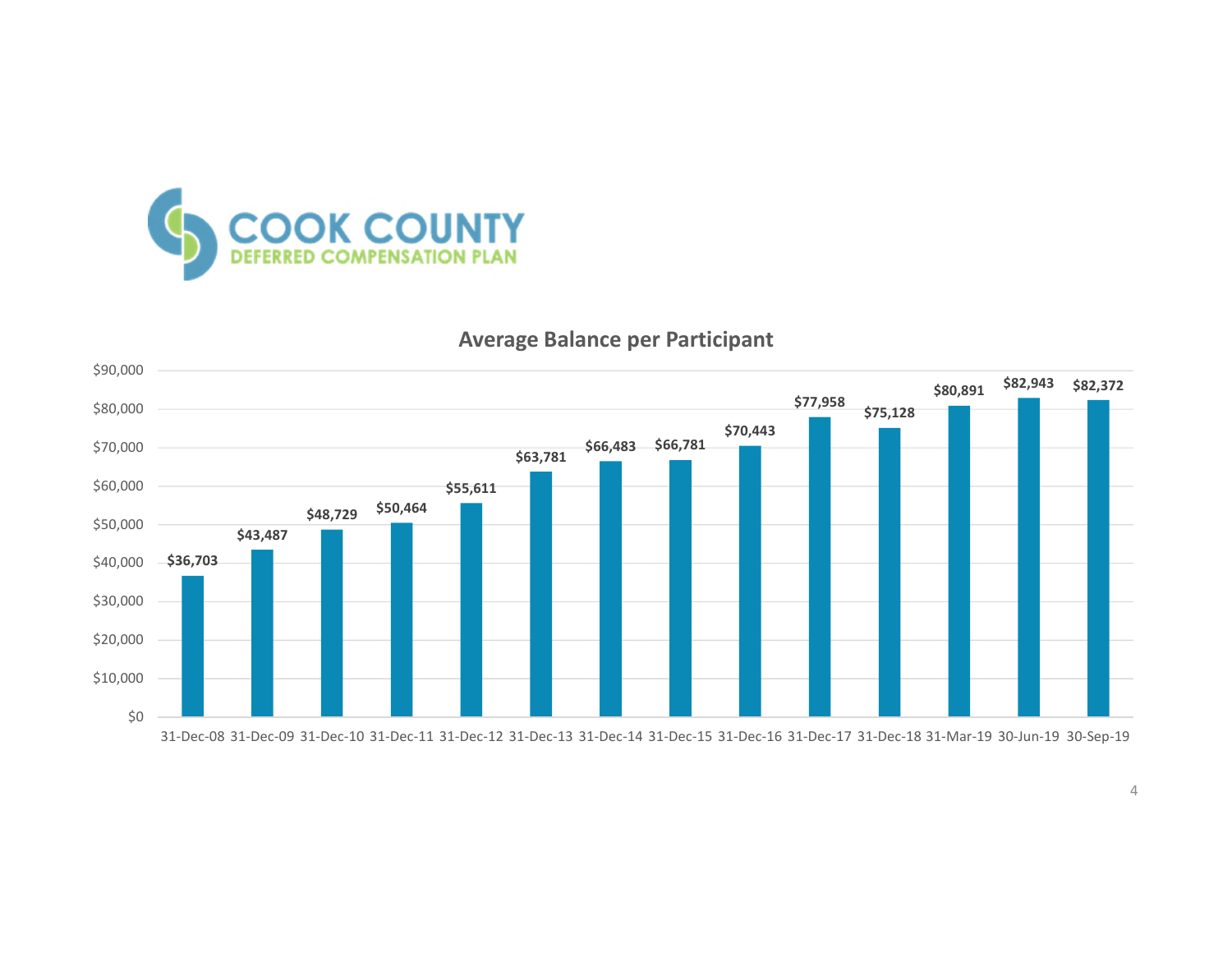



**Average Annual Contribution Amount per Participant**

\* Includes rollover contributions in addition to salary contributions 5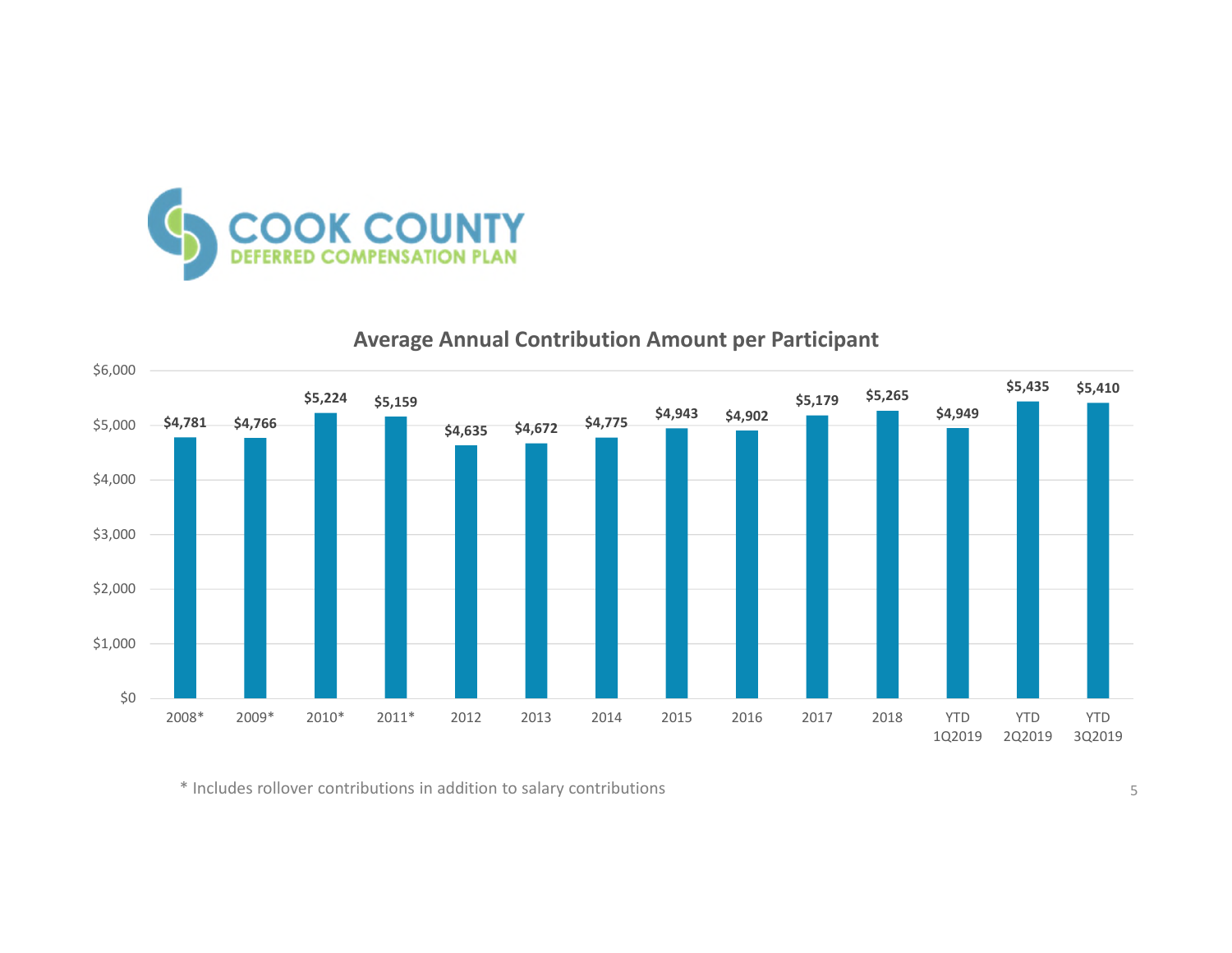

## **Average Per Pay Contribution Amount per Participant**



\* Includes rollover contributions in addition to salary contributions 6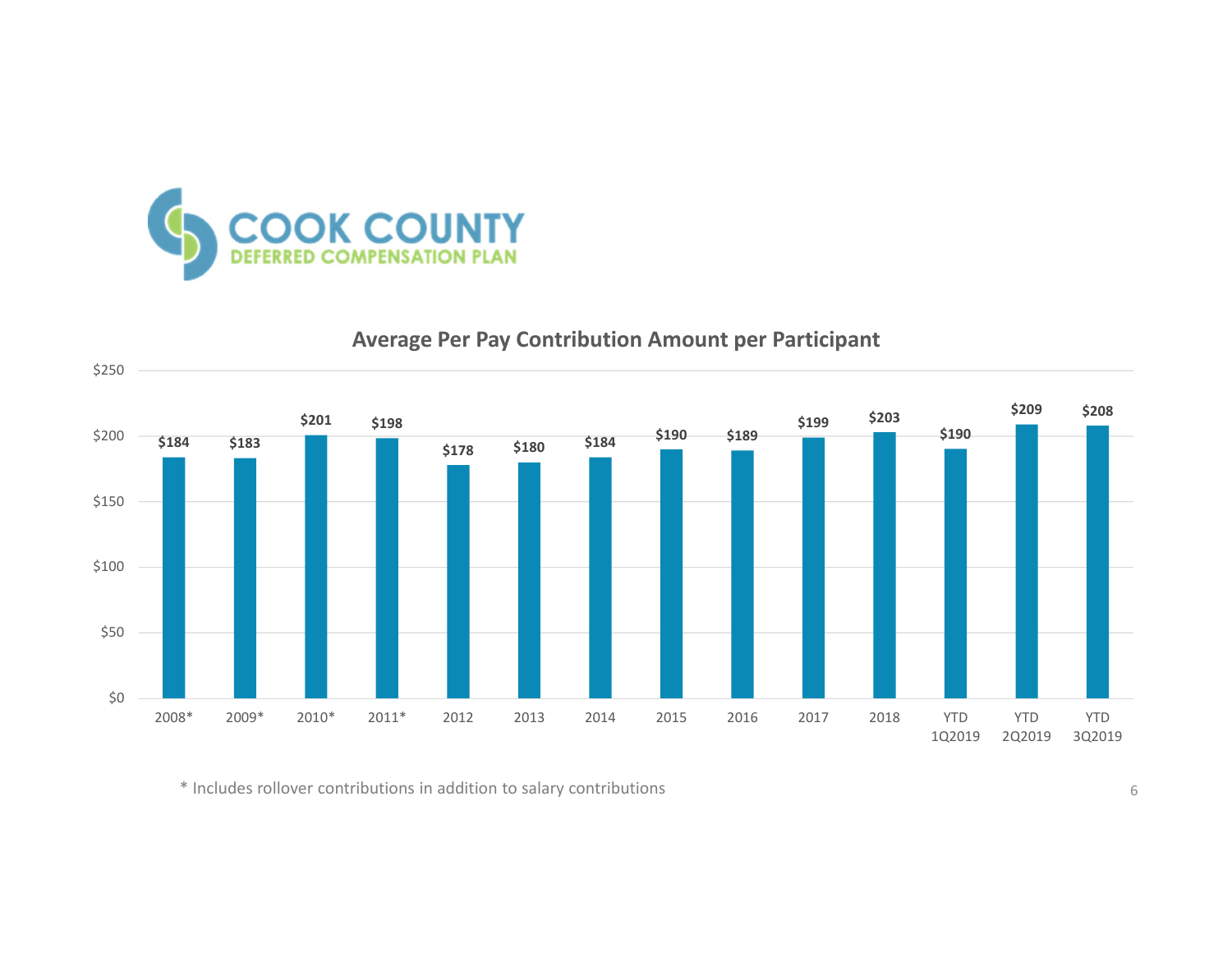



**New Accounts**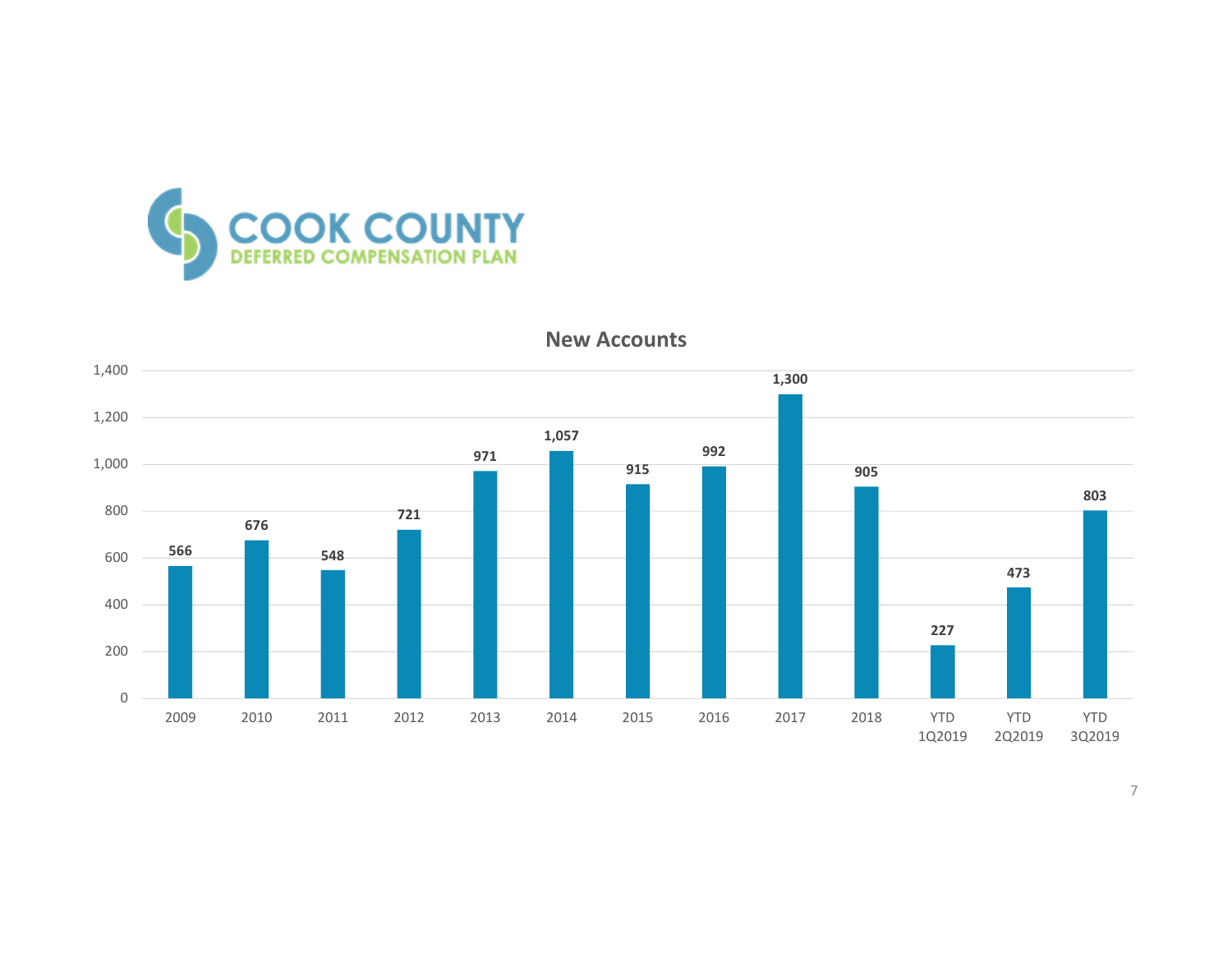



#### **Participant Counts**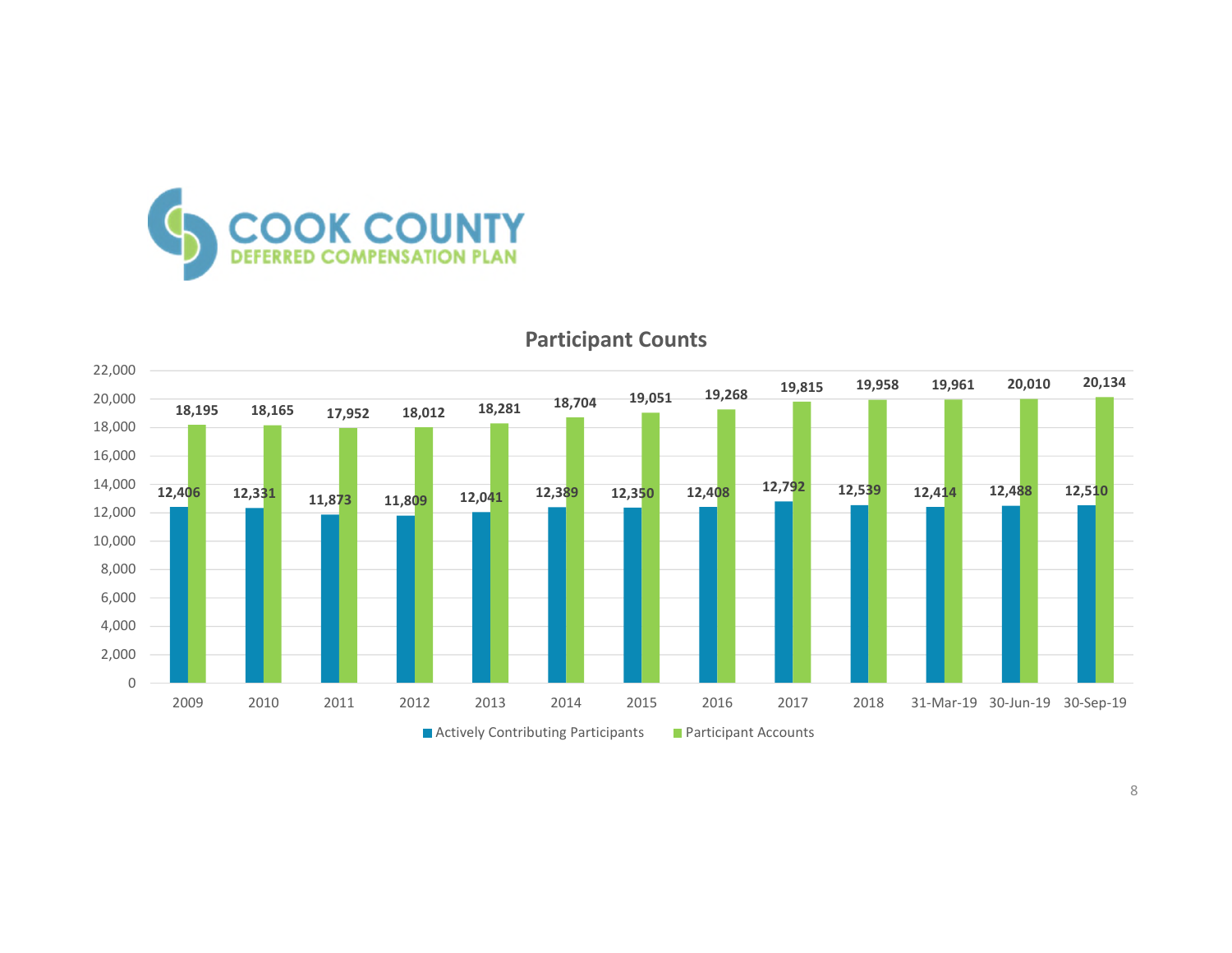



## **Total Cook County Eligible Employees**

\* Eligible employee counts are available in 2<sup>nd</sup> quarter after year-end, once the pension fund completes annual actuarial reporting. <br>9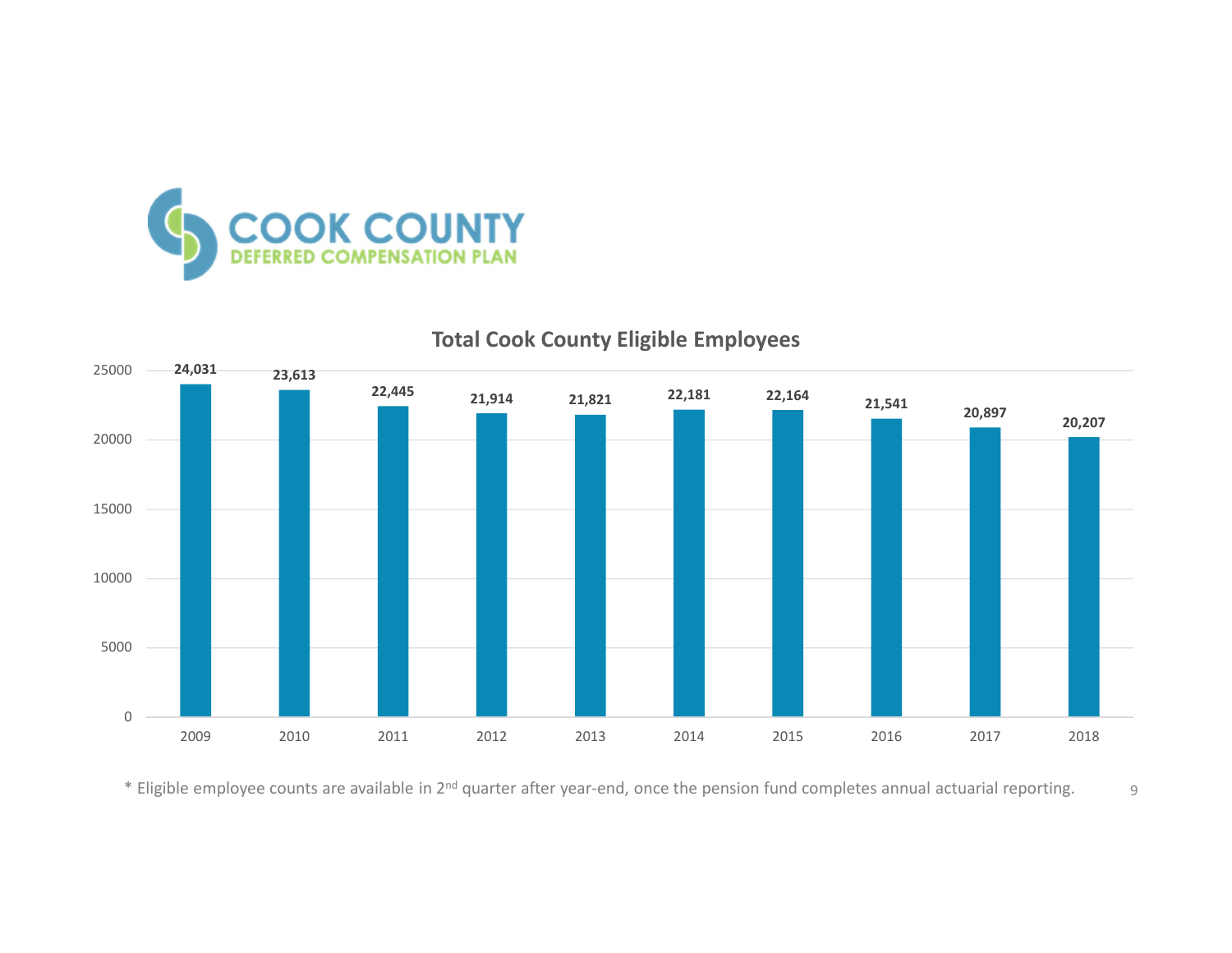



## **Active Participation Rate\***

\* Participation rate is available in 2<sup>nd</sup> quarter after year-end, once the pension fund completes annual actuarial reporting. 10<br>10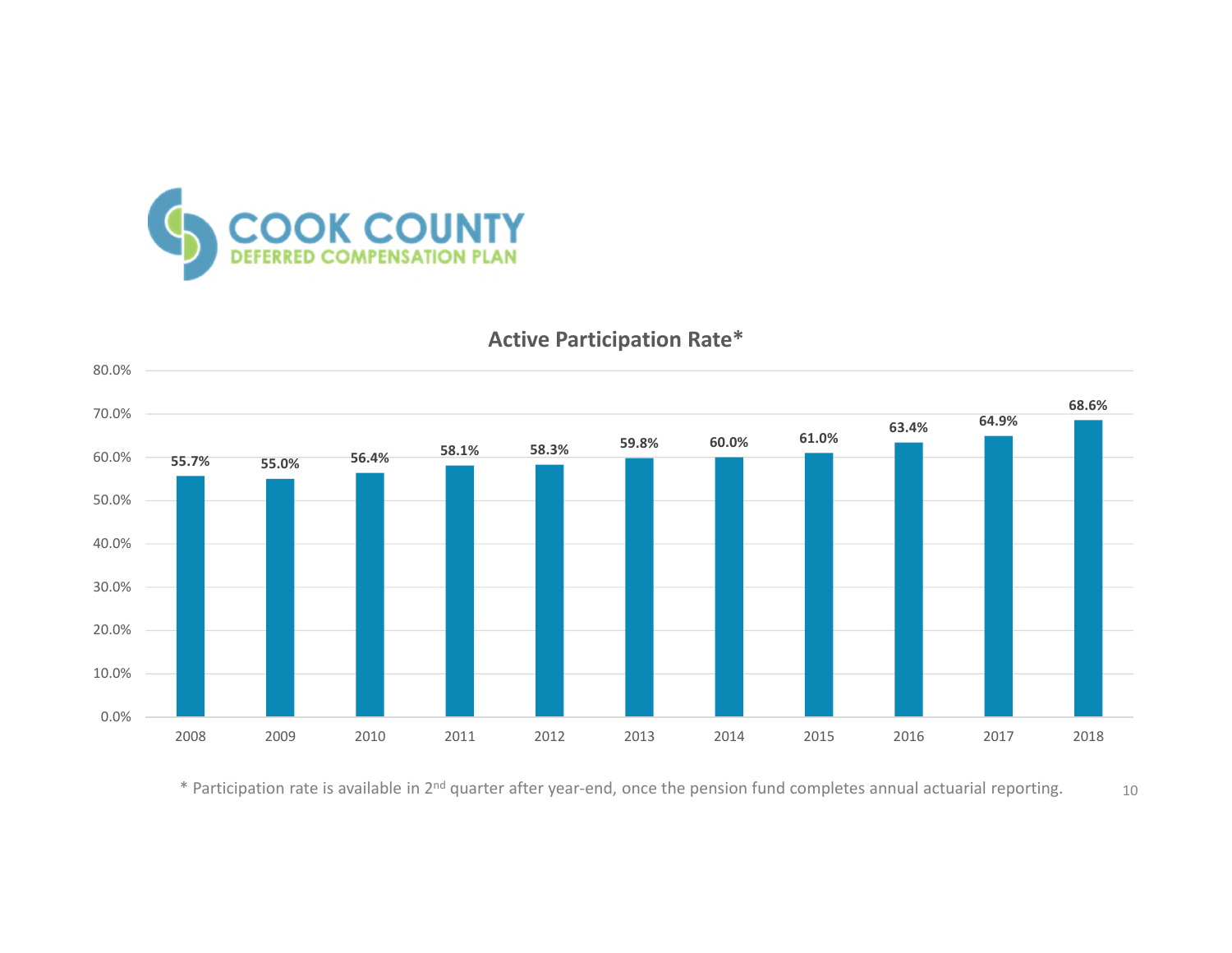

#### **Variable vs. Fixed Plan Assets**



■ Variable Assets ■ Fixed Assets (includes loans)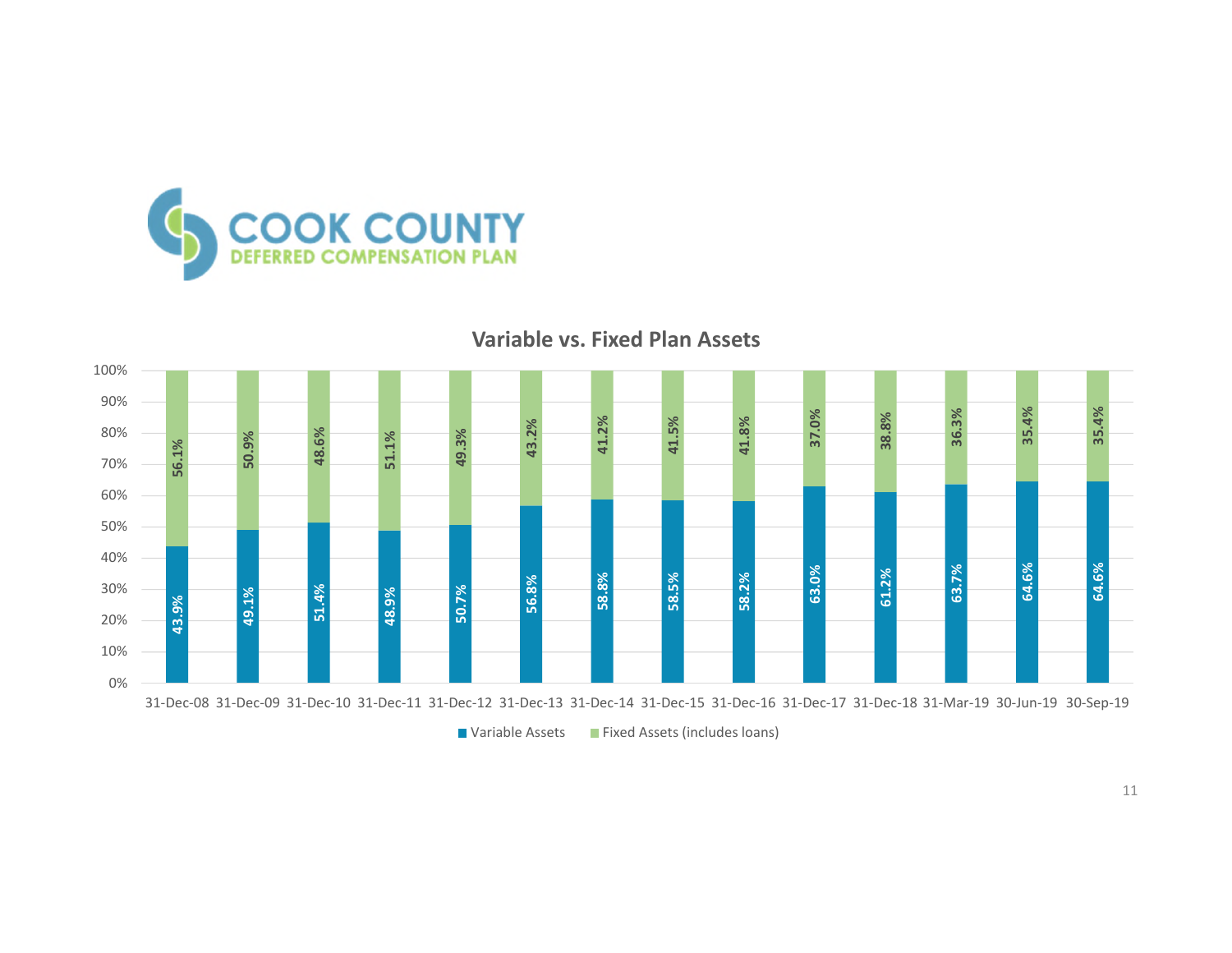

#### **Variable vs. Fixed Plan Contributions**



**E** Variable Contributions **Fixed Contributions**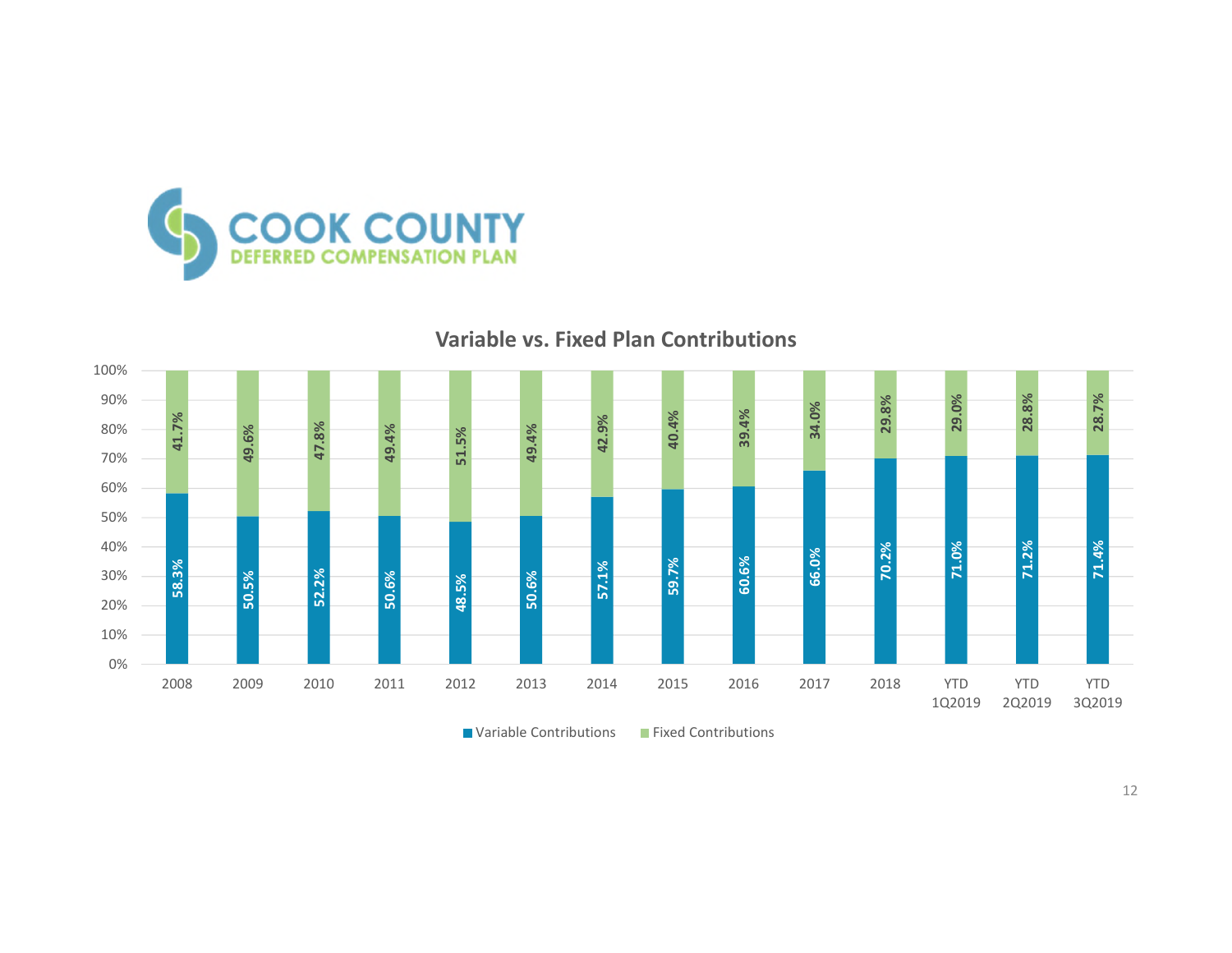

#### **4.9% 5.8% 6.4% 6.5% 6.8% 6.9% 7.3% 7.1% 7.1% 7.5% 7.4% 7.5% 7.7% 7.8%** 0.0% 1.0% 2.0% 3.0% 4.0% 5.0% 6.0% 7.0% 8.0% 9.0%

## **Target Date/Asset Allocation Fund Percentage of Assets**

31-Dec-08 31-Dec-09 31-Dec-10 31-Dec-11 31-Dec-12 31-Dec-13 31-Dec-14 31-Dec-15 31-Dec-16 31-Dec-17 31-Dec-18 31-Mar-19 30-Jun-19 30-Sep-19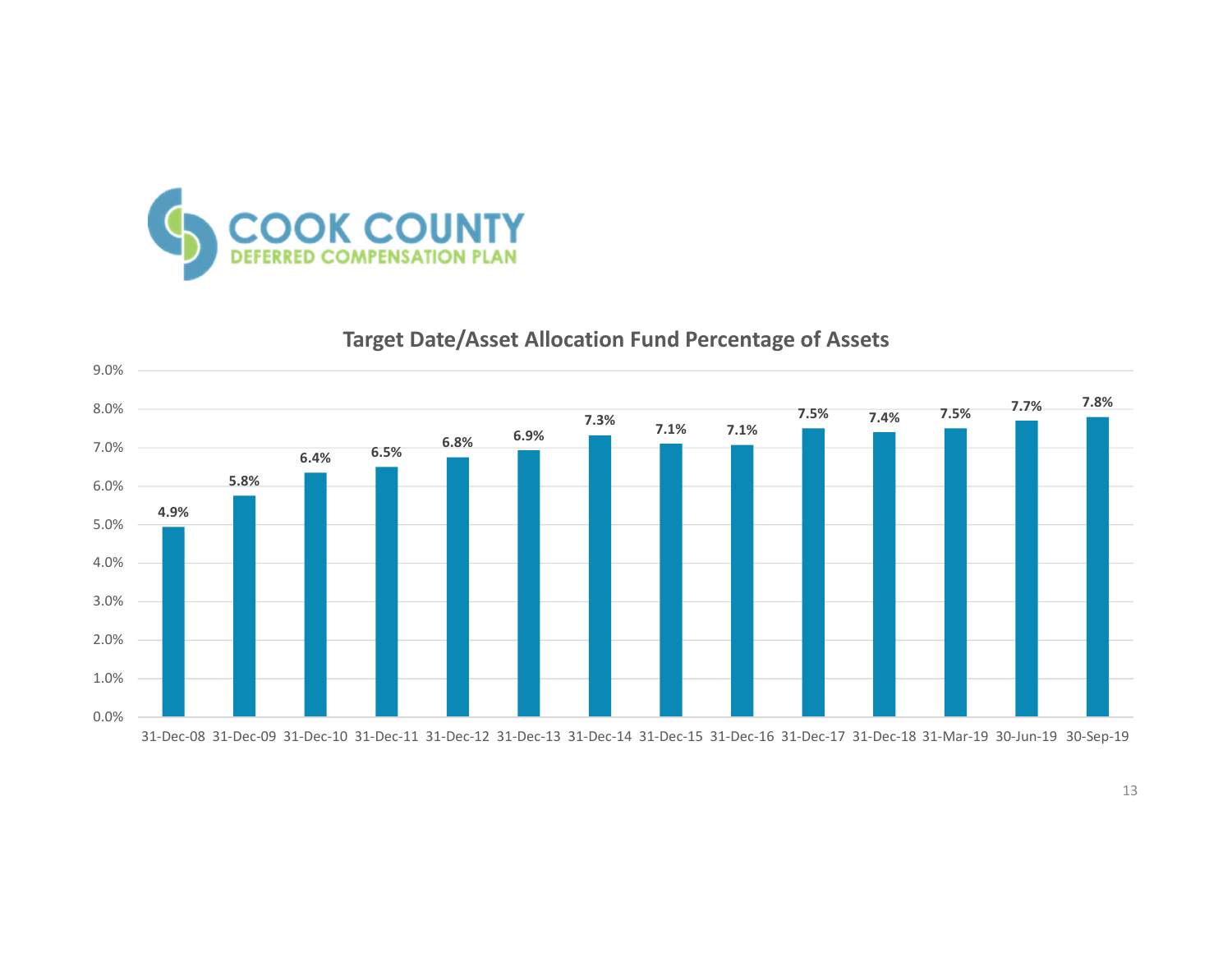

## **Target Date/Asset Allocation Fund Percentage of Contributions**

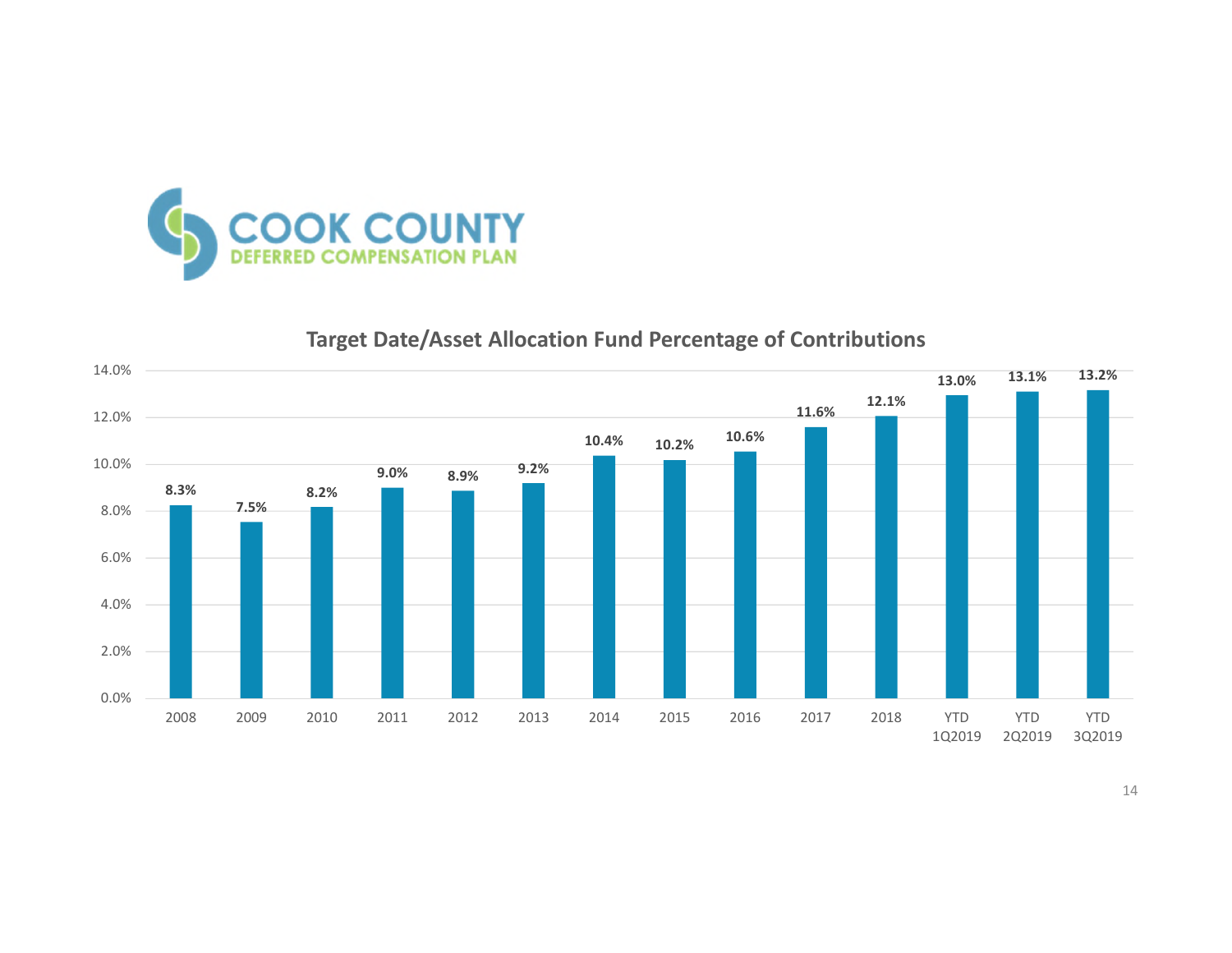

## **Percentage of Assets in ProAccount**

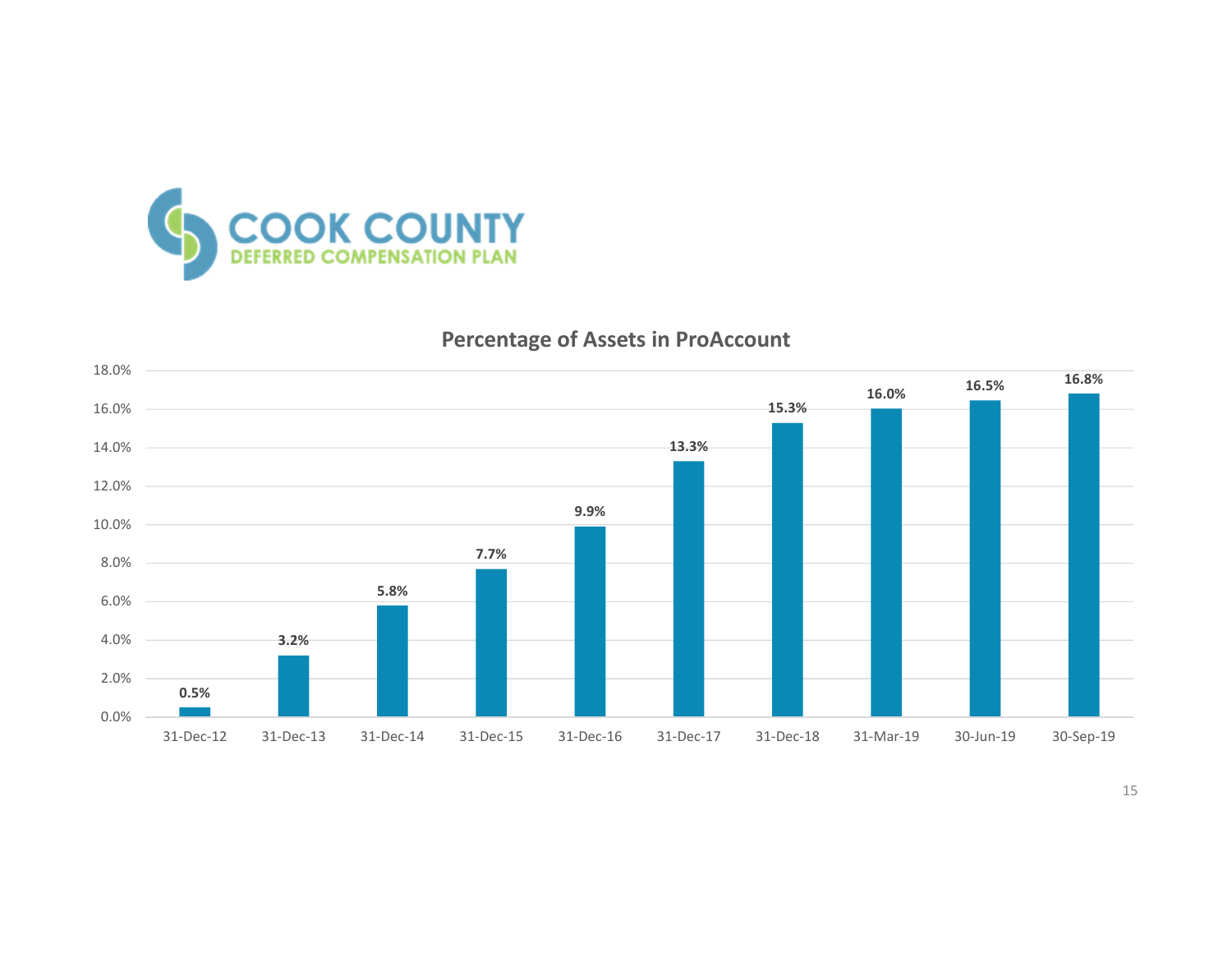

## **Percentage of Participants in ProAccount**

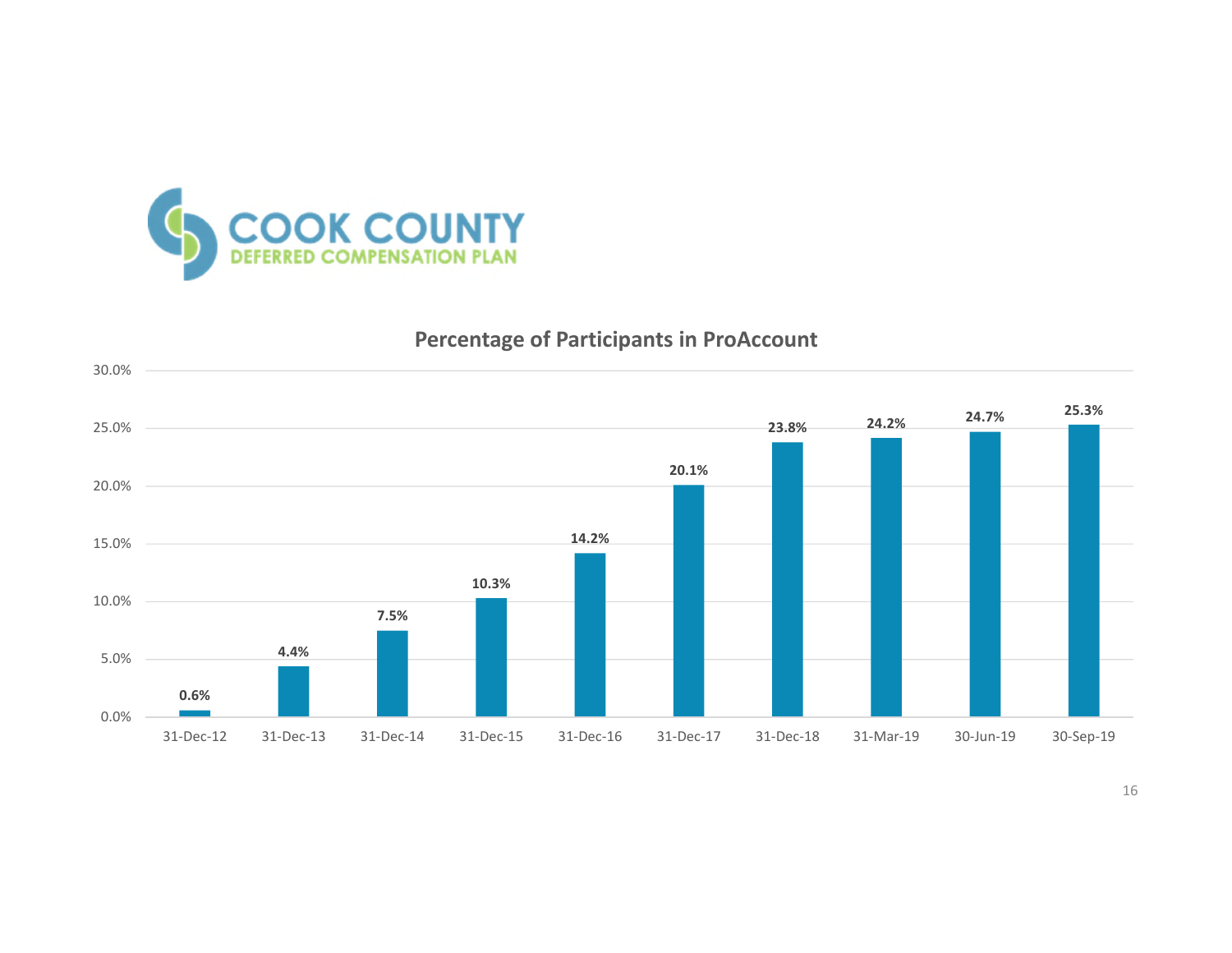

## **Percentage of Participants with Online Account**



17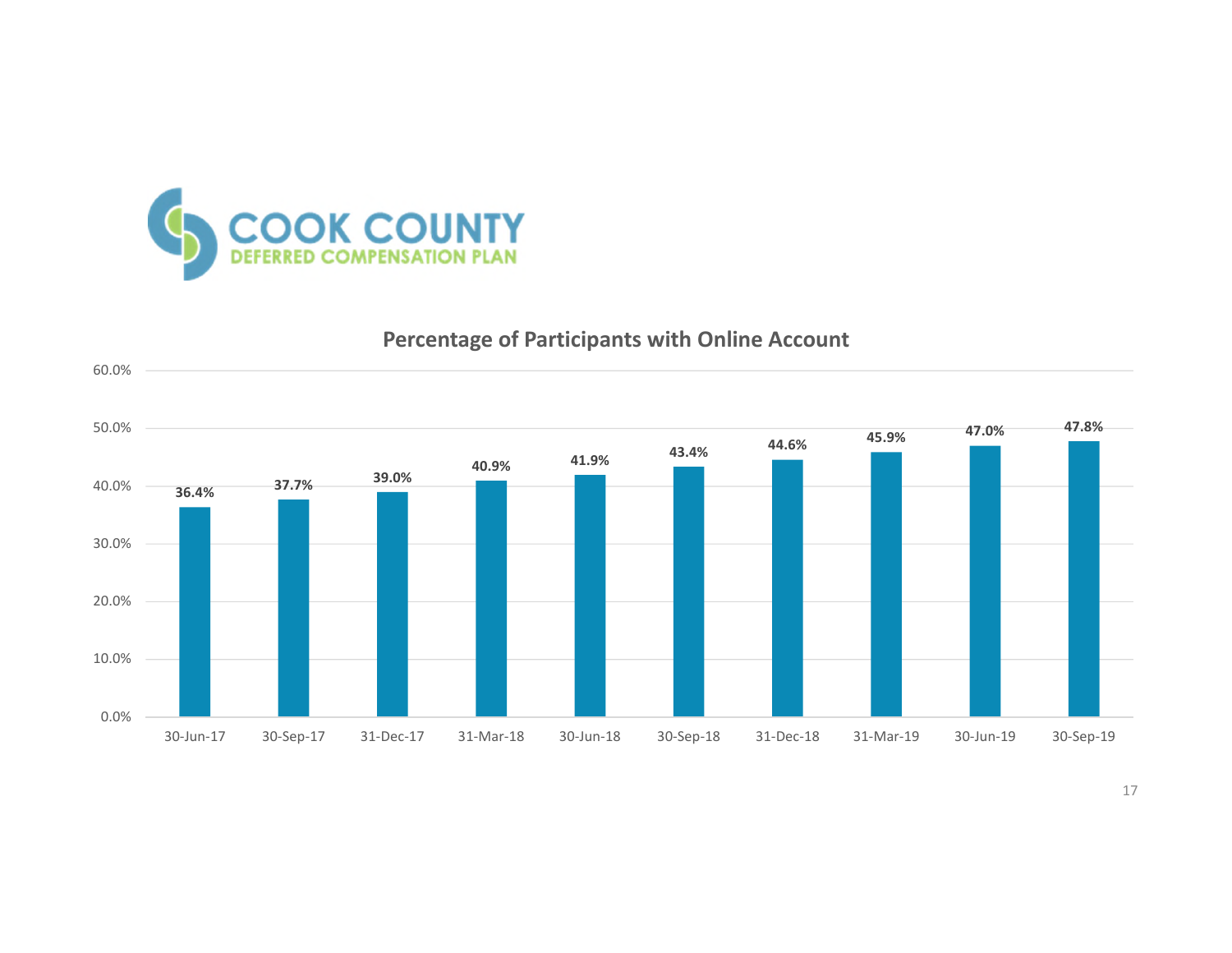

## **Percentage of Participants Who Have Engaged with Retirement Readiness**